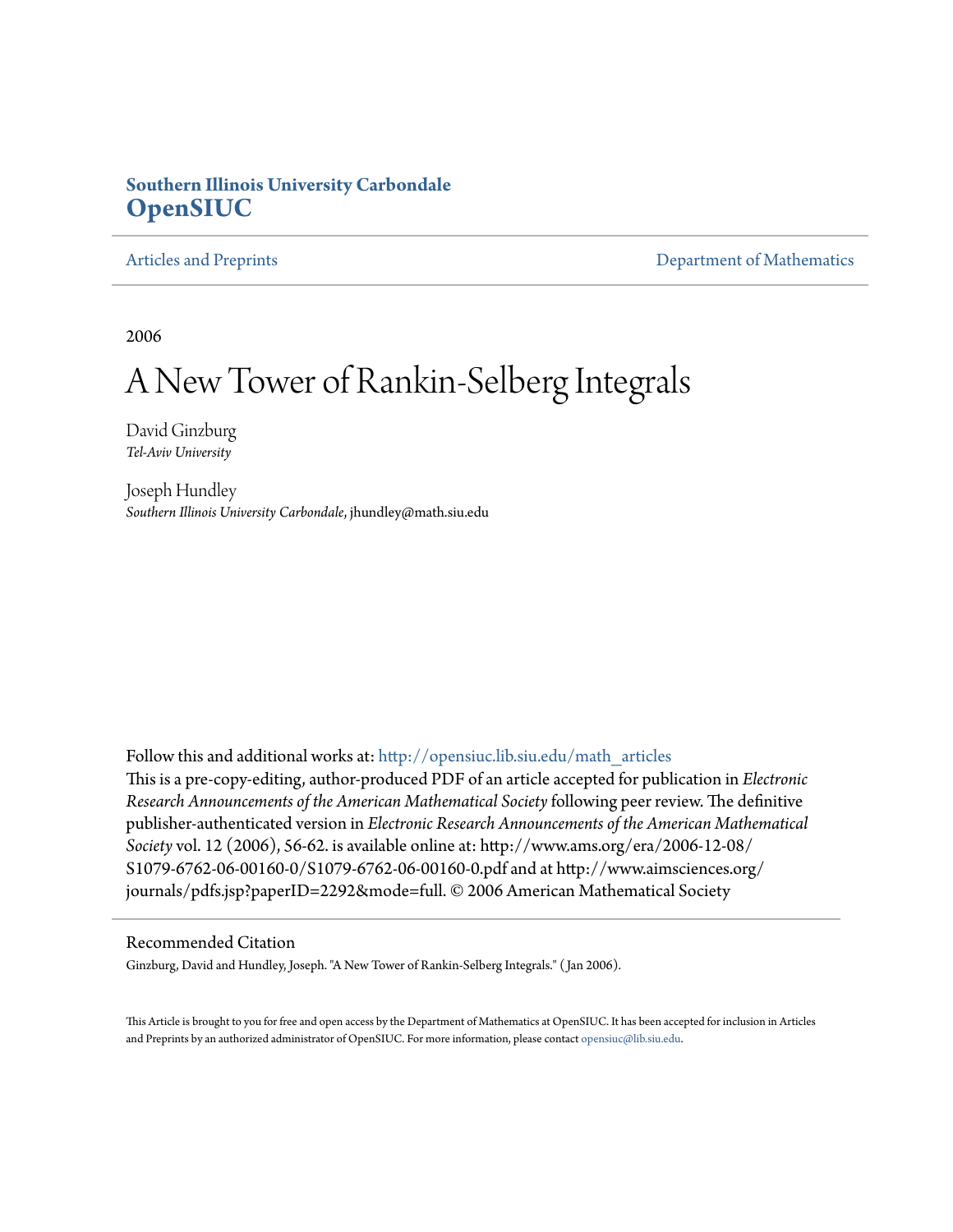# A New Tower of Rankin-Selberg Integrals

David Ginzburg

School of Mathematical Sciences Sackler Faculty of Exact Sciences Tel-Aviv University, Israel 69978

and

Joseph Hundley

Penn State University Mathematics Department University Park, State College PA, 16802, USA

# 1 Introduction

The notion of a tower of Rankin-Selberg integrals was introduced in [G-R]. To recall this notion, let G be a reductive group defined over a global field F. Let <sup>L</sup>G denote the L group of G. Let  $\rho$  denote a finite dimensional irreducible representation of <sup>L</sup>G. Given an irreducible generic cuspidal representation of  $G(\mathbf{A})$ , we let  $L^S(\pi, \rho, s)$  denote the partial L function associated with  $\pi$  and  $\rho$ . Here s is a complex variable and **A** denotes the adele ring associated with F. If  $\rho$  acts on the vector space V, we denote by  $\mathbb{C}[V]$  the symmetric algebra attached to the vector space V. Let  $\mathbb{C}[V]^{\text{L}_G}$  denote the  $^L G$  invariant polynomials inside the symmetric algebra. As far as we know all examples of L functions represented by a Rankin-Selberg integral are associated with representations  $\rho$  such that  $\mathbf{C}[V]^{\text{L}G}$  is a free algebra. A list of all such groups, representations and the degrees of the generators of the invariant polynomials are given in [K].

The basic observation in [G-R] is that there is some relation between the Eisenstein series one uses to construct the Rankin-Selberg integral and the number of generators of the invariant polynomials and their degrees. This relation is far from being clear and it is mainly based on observation of all known constructions of such integrals. To summarize in an unprecise manner, the relations are:

1) If  $\rho_1$  and  $\rho_2$  have the same number of generators with the same degrees, then in some cases the Rankin-Selberg integrals which represent the corresponding two L functions, use the same Eisenstein series.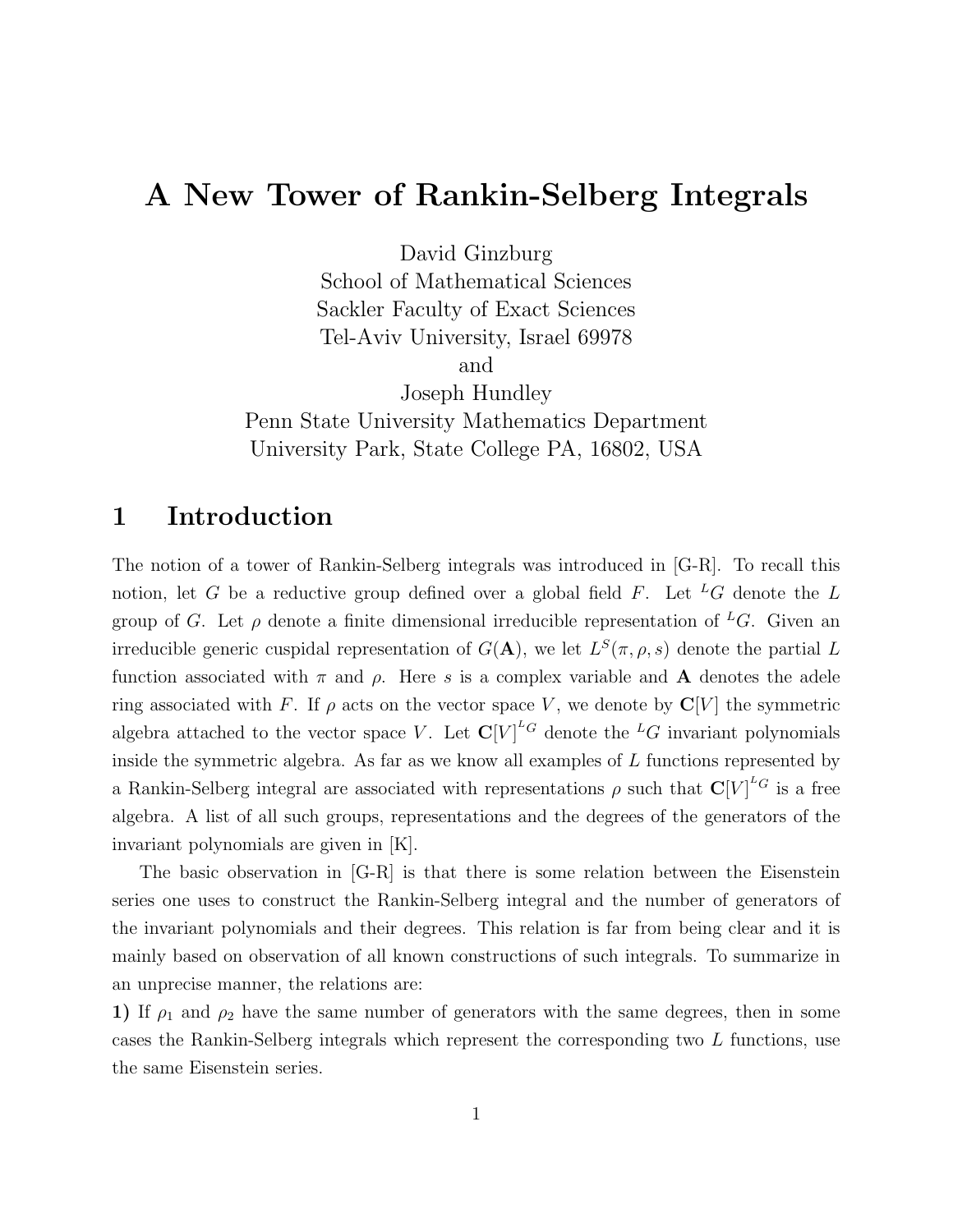2) Suppose that the Eisenstein series one uses for a certain construction is defined on  $H(A)$ , where  $H$  is a reductive group. Suppose that this Eisenstein series corresponds to an induced representation induced from a parabolic subgroup  $P = MU$  of H. Here M is the Levi part of P and U its unipotent radical. As in the work of Shahidi, the group  $^L M$  acts on  $^L U$  by conjugation and one obtains this way r irreducible finite dimensional representations of  $^L M$ . Suppose that the corresponding Rankin-Selberg integral represents the L function  $L^{S}(\pi, \rho, s)$ . Let k denote the number of generators of  $\mathbf{C}[V]^{L}$ , where we recall that we assume that  $\mathbf{C}[V]^{\text{LG}}$  is free. Then the second observation (cf. [G-R], p.202) is that  $r \geq k$ .

It should be stressed that these two observations are based mainly on experience and we are not aware of precise theoretical reasons. We also want to mention that information on L functions  $L^S(\pi, \rho, s)$  where  $\rho$  does not satisfy the above properties, can be obtained using other methods such as lifting theory.

In this paper we wish to point out two more observations that may shed some more light on the above relations. It will be convenient to first illustrate these observations by considering two examples.

Consider the following example of a tower given in [G-R]:

(a1) 
$$
G = GL_n
$$

$$
G = GL_n \times GL_n
$$

$$
L_G = GL_n(C) \times GL_n(C)
$$

$$
G = \omega_1 \times \omega_1
$$

$$
G = GL_{2n}
$$

$$
L_G = GL_{2n}(C) \times GL_n(C)
$$

$$
\rho = \omega_1 \times \omega_1
$$

$$
L_G = GL_{2n}(C)
$$

$$
\rho = \omega_2
$$

We recall the construction of the Rankin-Selberg integral which represents the  $L$  function in case (a3). This integral was introduced in [J-S] and is given by

$$
\int_{Z(\mathbf{A})GL_n(F)\backslash GL_n(\mathbf{A})}\int_{Mat_{n\times n}(F)\backslash Mat_{n\times n}(\mathbf{A})}\varphi_{\pi}\left(\begin{pmatrix}I&X\\&I\end{pmatrix}\begin{pmatrix}g&\\&g\end{pmatrix}\right)E(g,s)\psi(trX)dXdg\qquad(1)
$$

Here  $\varphi_{\pi}$  is a vector in the space of  $\pi$  which is an irreducible cuspidal representation defined on  $GL_{2n}(\mathbf{A})$ , and  $E(g, s)$  is an Eisenstein series defined on the group  $GL_n(\mathbf{A})$ . For more details see [J-S]. Let us show how the integral which represents the L function given in (a2) can be derived from integral (1). First notice that  $GL_n \times GL_n$  is a Levi part of a maximal parabolic subgroup P of  $GL_{2n}$ . Now suppose we formally replace in (1) the cuspidal representation  $\pi$  by the Eisenstein series  $E_{\tau,\sigma}(g,\nu)$  associated with the induced representation  $Ind_{P(A)}^{GL_{2n}(A)}(\tau \otimes \sigma)\delta_P^{\nu}$ . Here  $\tau$  and  $\sigma$  are cuspidal representations defined on  $GL_n(\mathbf{A})$  and  $\nu$  is a complex variable. Of course the integral will not converge. However, if we ignore this issue, and formally unfold the Eisenstein series  $E_{\tau,\sigma}(g,\nu)$ , we are led to consider the space of double cosets

$$
P\backslash GL_{2n}/\left\{ \left(\begin{array}{c}g&X\\g&\end{array}\right)\right|G\in GL_n, X\in Mat_{n\times n}\right\}.
$$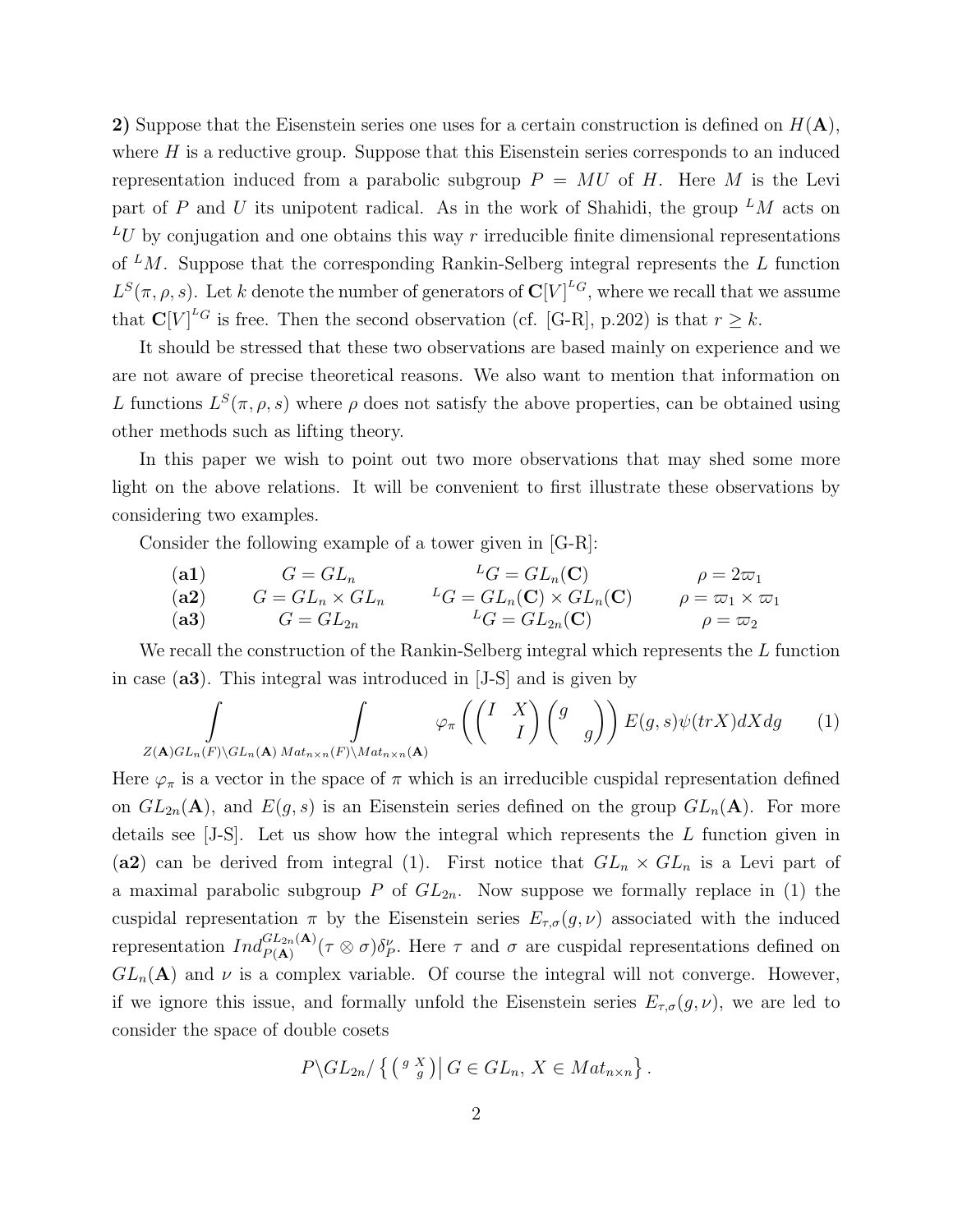If we consider the open orbit contribution to the integral, it is not hard to check that we obtain the integral

$$
\int_{Z(\mathbf{A})GL_n(F)\backslash GL_n(\mathbf{A})} \varphi_{\tau}(g)\varphi_{\sigma}(g)E(g,s)dg
$$
\n(2)

as inner integration. As is well known, integral  $(2)$  represents the tensor product L function of  $\tau \times \sigma$ . In other words, this integral is the one which represents the L function described in case (a2). Furthermore, if one restricts the exterior square representation  $\varpi'_2$  of  $GL_{2n}(\mathbb{C})$  to  $GL_n(\mathbf{C}) \times GL_n(\mathbf{C})$ , then one obtains  $\varpi_2' |_{GL_n \times GL_n} = (\varpi_1 \times \varpi_1) \oplus (\varpi_2 \times 1) \oplus (1 \times \varpi_2)$ . From this we deduce the following. If we start with the representation  $\rho$  as defined in case (a3) and restrict it to the L group of the Levi part then the representation  $\rho$  corresponding to case (a2) occurs in the restriction. Moreover its the representation with the largest dimension which occurs in the restriction.

The formal replacement of a cuspidal representation by an Eisenstein series and then analyzing the contribution from the open orbit is one of the observations we wish to make. It should be mentioned that this observation does not explain how to derive a global construction that will represent the  $L$  function described in case  $(a1)$ .

We now consider the second example of a tower as described in [G-R]. This tower consists of four members as follows:

| (b1) | $G = GL_2$    | ${}^L G = GL_2(\mathbf{C})$  | $\rho = 4\varpi_1$           |
|------|---------------|------------------------------|------------------------------|
| (b2) | $G = GL_3$    | ${}^L G = GL_3(\mathbf{C})$  | $\rho = \varpi_1 + \varpi_2$ |
| (b3) | $G = GSpin_7$ | ${}^L G = GSp_6(\mathbf{C})$ | $\rho = \varpi_2$            |
| (b4) | $G = F_4$     | ${}^L G = F_4(\mathbf{C})$   | $\rho = \varpi_4$            |

The construction of Rankin-Selberg integrals for cases  $(b1)$ ,  $(b3)$  and  $(b4)$  was given in  $[G-R]$ . The case  $(b2)$  was studied in  $[G1]$ . The integral which represents the L function given in (b4) can be described as follows. Let  $\pi$  denote a generic cuspidal representation defined on the group  $F_4(\mathbf{A})$ . Let  $E(g, s)$  denote the degenerate Eisenstein series defined on the exceptional group  $G_2(A)$  as described in section 1 in [G-R]. The global integral is

$$
\int_{G_2(F)\backslash G_2(\mathbf{A})} \int_{U(F)\backslash U(\mathbf{A})} \varphi_\pi(ug) E(g, s) \psi_U(u) du dg \tag{3}
$$

Here U is a certain unipotent subgroup of  $F_4$  and  $\psi_U$  is an additive character defined on the group U. Observe that  $GSpin<sub>7</sub>$  is a Levi part of a maximal parabolic subgroup P of  $F_4$ . Let  $\tau$  denote a generic cuspidal representation defined on the group  $GSpin_7$ . Let  $E_{\tau}(g,\nu)$ denote the Eisenstein series defined on the group  $F_4(\mathbf{A})$  which is associated to the induced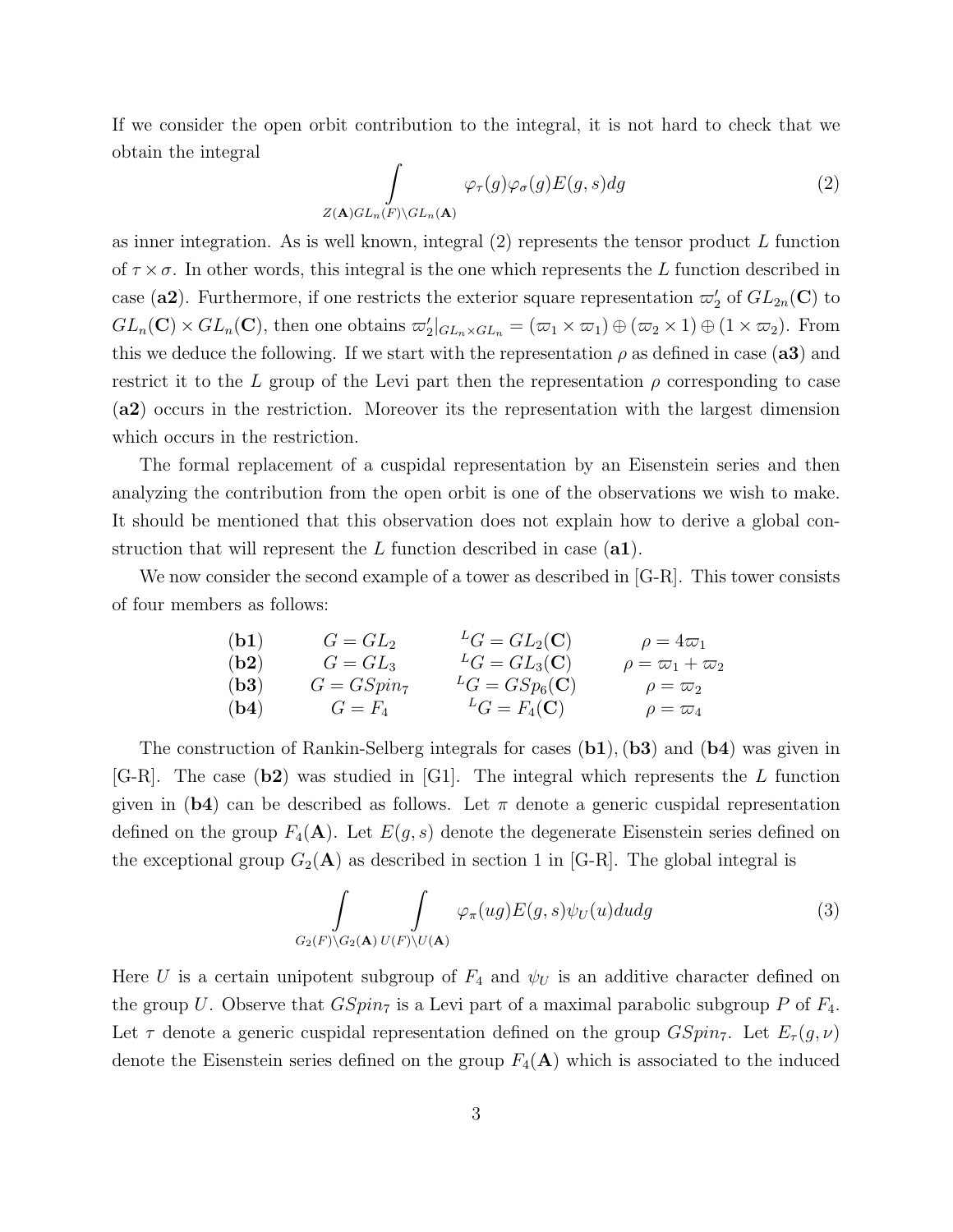representation  $Ind_{P(A)}^{F_4(A)} \tau \delta_P^{\nu}$ . If we formally replace in (3) the cuspidal representation  $\pi$  by  $E_{\tau}(g, \nu)$ , and then unfold this Eisenstein series, then we obtain from the open orbit

$$
\int_{G_2(F)\backslash G_2(\mathbf{A})} \varphi_{\tau}(g) E(g, s) dg \tag{4}
$$

as inner integration. As described in [G-R] section 4 this is precisely the global integral which represents the L function which is described in  $(b3)$ . Further more, let Q denote the maximal parabolic subgroup of  $Spin_7$  whose Levi part is  $GL_3$ . Let  $\sigma$  denote a cuspidal representation defined on the group  $GL_3(\mathbf{A})$ . Replace in (4) the cuspidal representation  $\tau$  by the Eisenstein series  $E_{\sigma}(g,\nu)$  which is associated with the induced representation  $Ind_{Q({\bf A})}^{Spin_7({\bf A})}\sigma \delta_Q^{\nu}$ . Unfolding the integral we obtain from the open orbit

$$
\int_{SL_3(F)\backslash SL_3(\mathbf{A})} \varphi_{\sigma}(g) E(g, s) dg \tag{5}
$$

as inner integration. As described in [G1] this is precisely the global integral which represents the  $L$  function described in  $(b2)$ .

As in the previous case we can restrict in each case the representations  $\rho$  to the L group of the Levi part. All representations are labeled by  $n$ -tuples of integers corresponding to the coefficients of the fundamental weights, in the highest weight of that representation. This does not specify the action of the central torus, but is sufficient for our present purposes. The fundamental weights are numbered in the manner that is customary in the literature. Thus  $(0, 0, 0, 1)$  is the representation of  $F_4(\mathbf{C})$  of dimension 26. This is the representation  $\rho$ obtained in case (b4). Restrict it to  $GSp_6(\mathbf{C})$  which is the L group of  $GSpin_7$ . We obtain  $(0, 0, 0, 1)|_{GSp_6} = (0, 1, 0) + 2(1, 0, 0)$ . Here  $(0, 1, 0)$  is the second fundamental representation of  $GSp_6(\mathbf{C})$  which has degree 14, and  $(1,0,0)$  is the six dimensional standard representation. If we further restrict  $GSp_6(\mathbf{C})$  to  $GL_3(\mathbf{C})$  we obtain  $(0,1,0)|_{GL_3} = (1,1) + (1,0) + (0,1)$ . Again, as in the first tower we can see that if we restrict  $\rho$  as defined in case (b4) we obtain the representation  $\rho$  as defined in case (b3) as the largest piece in the restriction. Similarly, if we restrict from case  $(b3)$  to  $(b2)$ .

We mention again that this observation does not allow one to obtain the integrals for cases (a1) and (b1). The construction in these cases is more complicated and involves covering groups.

To summarize, the above examples suggest the following two points:

3) Suppose that we are given a Rankin-Selberg integral which we know how to unfold to an Eulerian integral with the Whittaker function defined on the cuspidal representations. Then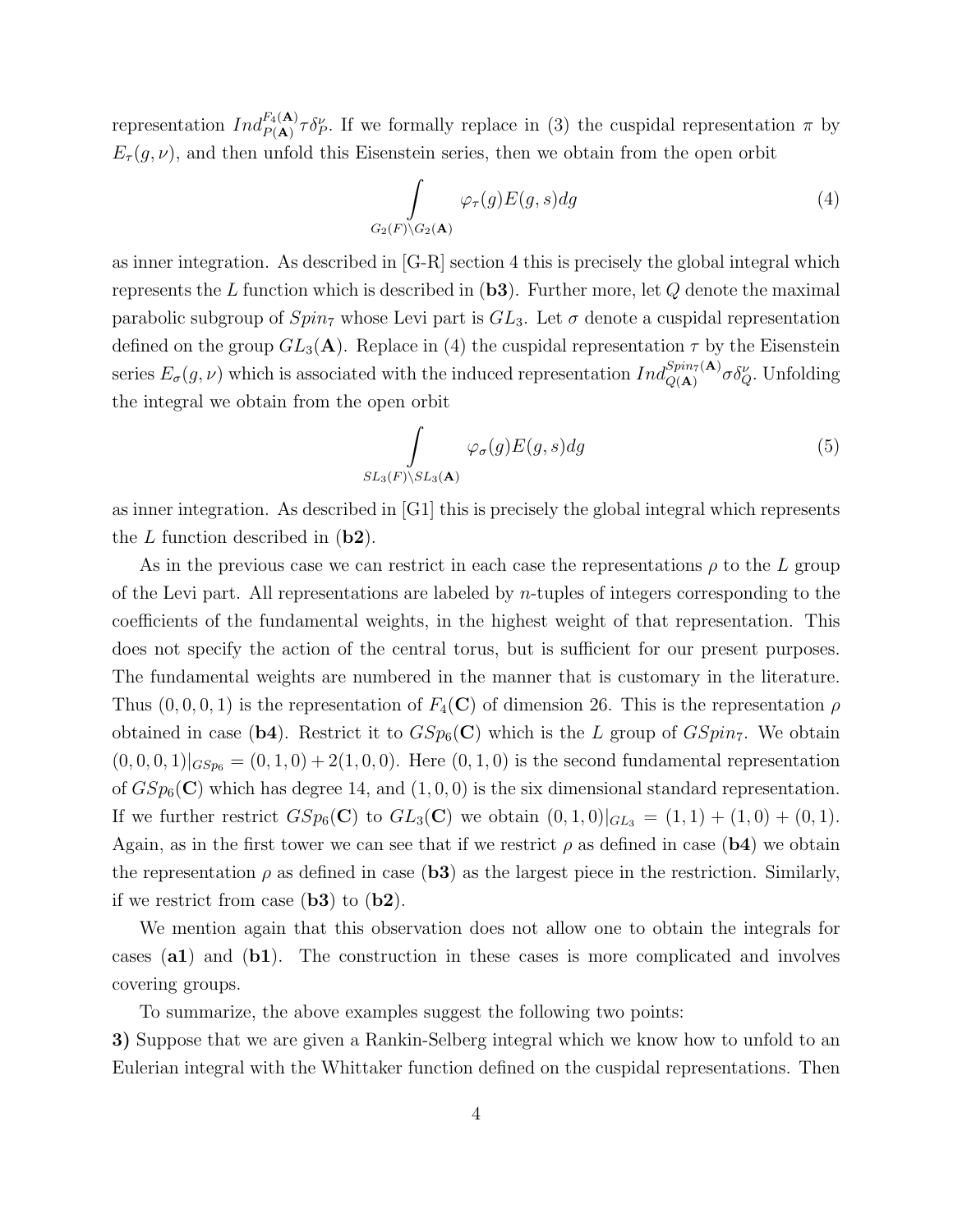replacing a cuspidal representation by an Eisenstein series and considering the contribution from the open orbit, sometimes yields a new Eulerian Rankin-Selberg integral. In fact, one can replace the cuspidal representation by various Eisenstein series. Experience indicates that most of the time one gets either zero, or an integral which does not unfold to a Whittaker integral. The second point is

4) Suppose that the Eulerian integral we start with represents an L function which is associated to the finite dimensional irreducible representation  $\rho$  of the complex group  ${}^L G$ . Suppose that we replace a cuspidal representation, defined over the group  $G(A)$ , by an Eisenstein series induced from a cuspidal representation defined on the Levi part  $M(A)$ . Suppose that when we formally unfold the new integral, the contribution from the open orbit produces a new integral which is Eulerian with Whittaker functions. Then the new integral will represent the L function associated with the largest irreducible representation which occurs in the restriction  $\rho|_{^LM}$ .

In these notes we announce a construction of a new tower of Rankin-Selberg integrals. The tower we consider is the following

(c1) 
$$
G = GL_3 \times GL_2
$$

$$
G = GL_3 \times GL_2
$$

$$
G = GL_3 \times GL_2
$$

$$
G = GL_3 \times GL_2
$$

$$
G = GL_3 \times GL_2
$$

$$
G = GL_3 \times GL_2
$$

$$
G = GL_3 \times GL_2
$$

$$
G = GL_3 \times GL_2
$$

$$
G = GL_3 \times GL_2
$$

$$
G = GL_3 \times GL_2
$$

$$
G = GL_3 \times GL_2
$$

$$
G = GL_3 \times GL_2
$$

$$
G = GL_3 \times GL_2
$$

$$
G = GL_3 \times GL_2
$$

$$
G = GL_3 \times GL_2
$$

$$
G = GL_3 \times GL_2
$$

$$
G = GL_3 \times GL_2
$$

$$
G = GL_3 \times GL_2
$$

$$
G = GL_3 \times GL_2
$$

$$
G = GL_3 \times GL_2
$$

$$
G = GL_3 \times GL_2
$$

$$
G = GL_3 \times GL_2
$$

$$
G = GL_3 \times GL_2
$$

$$
G = GL_3 \times GL_2
$$

$$
G = GL_3 \times GL_2
$$

$$
G = GL_3 \times GL_2
$$

$$
G = GL_3 \times GL_2
$$

$$
G = GL_3 \times GL_2
$$

$$
G = GL_3 \times GL_2
$$

$$
G = GL_3 \times GL_2
$$

$$
G = GL_3 \times GL_2
$$

$$
G = GL_3 \times GL_2
$$

$$
G = GL_3 \times GL_2
$$

$$
G = GL_3 \times GL_2
$$

$$
G = GL_3 \times GL_2
$$

$$
G = GL_3 \times GL_2
$$

$$
G = GL_3 \times GL_2
$$

$$
G = GL_3 \times GL_2
$$

$$
G = GL_3 \times GL_2
$$

$$
G = GL_3 \times GL_2
$$

$$
G = GL_3 \times GL_2
$$

$$
G = GL_3 \times GL_2
$$

$$

$$

It follows from [K] that in all these representations the <sup>L</sup>G invariant algebra has one generator of degree 12. At this point we know a Rankin-Selberg construction for all three cases  $(c2) - (c4)$ . In the next section we shall explain these constructions and show in an example how to derive one integral from the other. One can also check that restricting from one case to the other does indeed produce the right representation  $\rho$  in each case.

It should be mentioned that all of these L-functions can be studied using the Langlands-Shahidi method as explained in [S].

## 2 The Global Integrals

We start with the global construction which will correspond to case  $(c4)$ , as explained in the introduction. Let G denote the similitude exceptional group of type  $E_6$ , constructed exactly as in [G2]. To introduce the global integral we shall need to consider two small representations which we shall now define. First, let  $\theta$  denote the minimal representation defined on  $G(A)$ . This representation was constructed and studied in [G-R-S]. The construction there is defined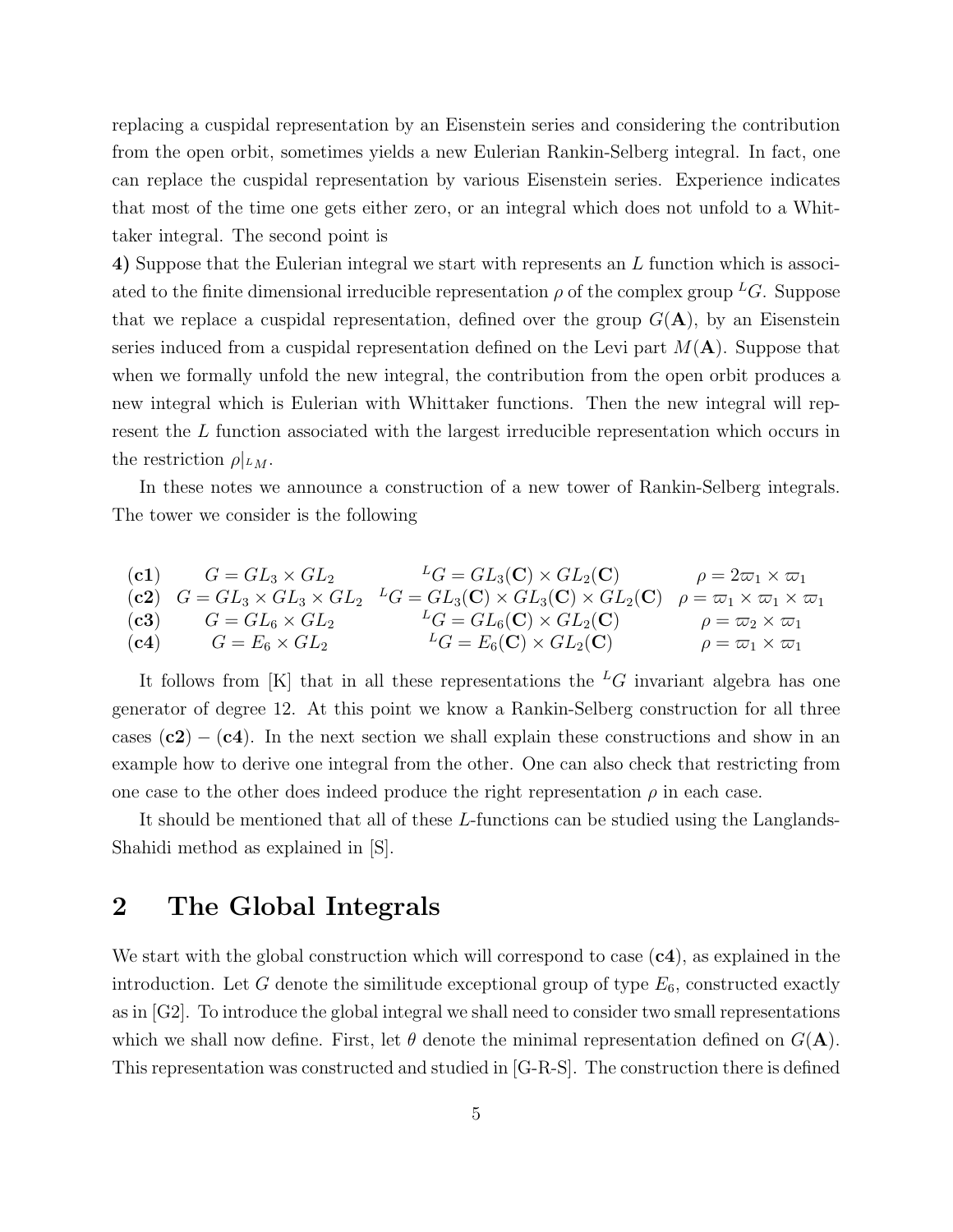on the group  $E_6$ , however there are no problems to extend this definition to similitude groups. See [G-J] for a similar definition for the similitude exceptional group  $GE_7$ . In this paper we shall denote a function in the space of this representation by  $\theta(q)$ . Another representation we will need for our construction was defined and studied in  $[G-H]$  section 3. The representation constructed there was defined on the group  $GSO_{10}(\bf A)$ . A similar definition holds for the group  $GSpin_{10}(\mathbf{A})$ . This representation depends on a cuspidal representation  $\tau$  defined on  $GL_2(\mathbf{A})$ , with trivial central character. We shall denote a vector in this space by  $\theta_\tau(h)$  where  $h \in GSpin_{10}(\mathbf{A})$ . We briefly recall the definition. Let R denote the parabolic subgroup of  $GSpin_{10}$  whose Levi part is  $GL_3 \times GSpin_4$ . Let  $\mu(\tau)$  denote the symmetric square lift of  $\tau$  to  $GL_3$  as constructed in [Ge-J], and let  $\epsilon(\tau)$  denote the outer tensor product  $\tau \otimes \tau$ . A priori this is a representation of  $PGL_2 \times PGL_2$ , but  $GSpin_4$  covers this group. Let  $E(\tau, h, s)$  denote the Eisenstein series defined on  $GSpin_{10}(\mathbf{A})$  associated with the induced representation  $Ind_{R({\bf A})}^{GSpin_{10}({\bf A})}(\mu(\tau)\otimes\epsilon(\tau))\delta_R^s$ . It is not hard to check that this Eisenstein series has a unique pole in the domain  $Re(s) > \frac{1}{2}$  $\frac{1}{2}$ , which is simple and located at  $s = 2/3$ . We denote the residue representation by  $\theta_{\tau}$ .

Using this last representation, we shall now construct the Eisenstein series we use in our global construction. Let  $P$  denote the maximal standard parabolic subgroup of  $G$  whose Levi part contains all the simple roots except  $\alpha_1$ . This Levi part is essentially  $GSpin_{10}$ . Let  $E_{\tau}(g, s)$  denote the Eisenstein series defined on  $G(A)$  which is associated to the induced representation  $Ind_{P(\mathbf{A})}^{G(\mathbf{A})}\theta_{\tau}\delta_{P}^{s}$ .

Let  $\pi$  denote a generic cuspidal representation defined on  $G(\mathbf{A})$ . We shall assume that  $\pi$  has a trivial central character. Consider the global integral

$$
\int_{Z(\mathbf{A})G(F)\backslash G(\mathbf{A})} \varphi_{\pi}(g)\theta(g) E_{\tau}(g, s) dg
$$
\n(6)

Here Z denotes the center of G and  $\varphi_{\pi}$  is a cusp form in the space of  $\pi$ . This integral represents the  $L$  function corresponding to case  $(c4)$ .

Let us show how to obtain the Rankin-Selberg integral which will represent case  $(c3)$  as denoted in the introduction. Let  $Q$  denote the maximal parabolic subgroup of  $G$  whose Levi part is  $M = GL_1 \times GL_6$ . Let  $\sigma$  denote a cuspidal representation of  $GL_6(A)$  with trivial central character. Let  $E_{\sigma}(g, \nu)$  denote the Eisenstein series defined on  $G(\mathbf{A})$  associated with the induced representation  $Ind_{Q(\mathbf{A})}^{G(\mathbf{A})}\sigma\delta_{Q}^{\nu}$ . In (6) we replace the function  $\varphi_{\pi}(g)$  by  $E_{\sigma}(g,\nu)$ . Even though the integral does not converge, we formally unfold the Eisenstein series  $E_{\sigma}(g, \nu)$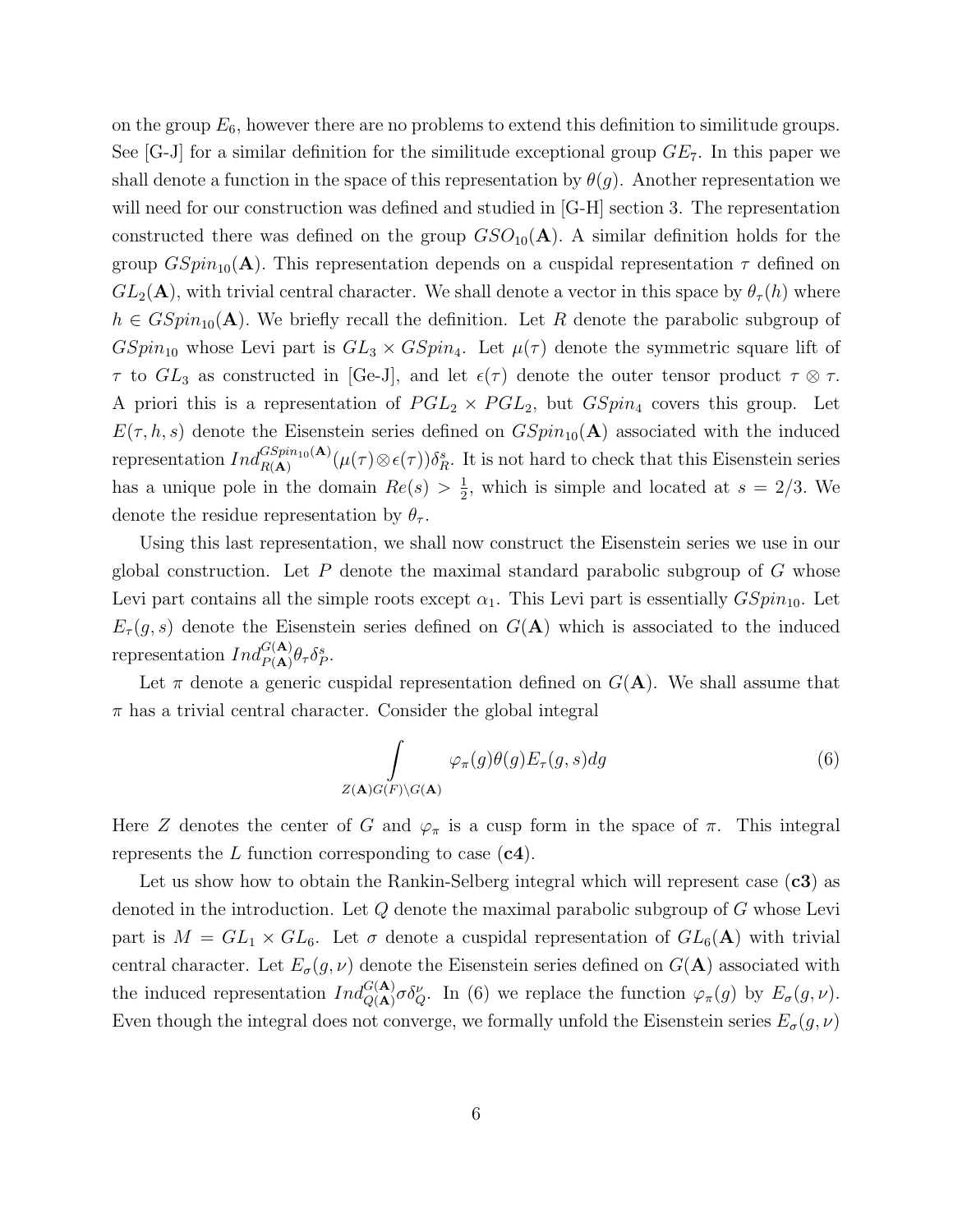to obtain

$$
\int_{Z(\mathbf{A})M(F)U(F)\backslash G(\mathbf{A})} f_{\sigma}(g,\nu)\theta(g)E_{\tau}(g,s)dg
$$
\n(7)

Here U is the unipotent radical of Q and  $f_{\sigma}(g, \nu)$  defines a section in the corresponding induced representation. Recall that  $U$  has a structure of a Heisenberg group with 21 variables. Let  $x_{122321}(r)$  denote the one dimensional unipotent subgroup which is the center of U. Here, and henceforth we shall use the notations for various roots of the group  $G$  as defined in [G2]. We expand  $\theta(g)$  along the center of U. That is, we expand it along the unipotent group generated by  $x_{122321}(r)$  with points in  $F\backslash A$ . The group  $M(F)$  acts on this expansion with two orbits. Ignoring the trivial orbit, we obtain the contribution

$$
\int_{Z(\mathbf{A})H(F)U(F)\backslash G(\mathbf{A})} \int_{F\backslash \mathbf{A}} \theta(x_{122321}(r_1)g)\psi(r_1)dr_1f_{\sigma}(g,\nu)E_{\tau}(g,s)dg
$$
\n(8)

Here H is the stabilizer inside M of the character  $\psi$ . One can check that  $H = \{g \in GL_6 :$ detg is a square. Factoring the integration over H and over the center of U we obtain after a change of variables, the integral

$$
\int_{Z(\mathbf{A})H(F)\backslash H(\mathbf{A})} \int_{U(F)\backslash U(\mathbf{A})} \int_{(F\backslash \mathbf{A})^2} \varphi_{\sigma}(h) \theta(ux_{122321}(r_1)h) E_{\tau}(ux_{122321}(r_2)h, s) \psi(r_1 - r_2) dr_1 dr_2 dh
$$
\n(9)

as inner integration. Here  $\varphi_{\sigma}$  is a cusp form in the space of the cuspidal representation  $\sigma$ . Notice that this integral converges absolutely. This is the Rankin-Selberg integral which represents case  $(c3)$ .

We can further continue and replace  $\sigma$  by an Eisenstein series. Indeed let  $\pi_1$  and  $\pi_2$  denote two cuspidal representations of  $GL_3(A)$ . Let L denote the parabolic subgroup of  $GL_6$  whose Levi part is  $GL_3 \times GL_3$ . Let  $E_{\pi_1,\pi_2}(x,\nu)$  denote the Eisenstein series associated with the induced representation  $Ind_{L(\mathbf{A})}^{GL_6(\mathbf{A})}(\pi_1 \otimes \pi_2) \delta_L^{\nu}$ . Replacing in (9) the cuspidal representation  $\sigma$ by this Eisenstein series ( again, this is a formal process, since the integral does not converge) and performing certain Fourier expansions, one obtains the integral

$$
\int\limits_{Z(\mathbf{A})H(F)\backslash H(\mathbf{A})} \int\limits_{V(F)\backslash V(\mathbf{A})} \int\limits_{(F\backslash \mathbf{A})^3} \varphi_{\pi_1,\pi_2}(h) \theta(x_{010000}(r_1) v x_{112321}(r_2) x_{122321}(r_3) h) \times \qquad (10)
$$
  

$$
E_{\tau}(x_{010000}(r_1) v h, s) \psi(r_1 + r_2) dr_i dv dh
$$

as inner integration. Here  $\varphi_{\pi_1,\pi_2}$  is a vector in the space of  $\pi_1 \otimes \pi_2$ . We also have  $H =$  $\{(g_1, g_2) \in GL_3 \times GL_3 : detg_1 = detg_2\}$  and the group V is the standard unipotent radical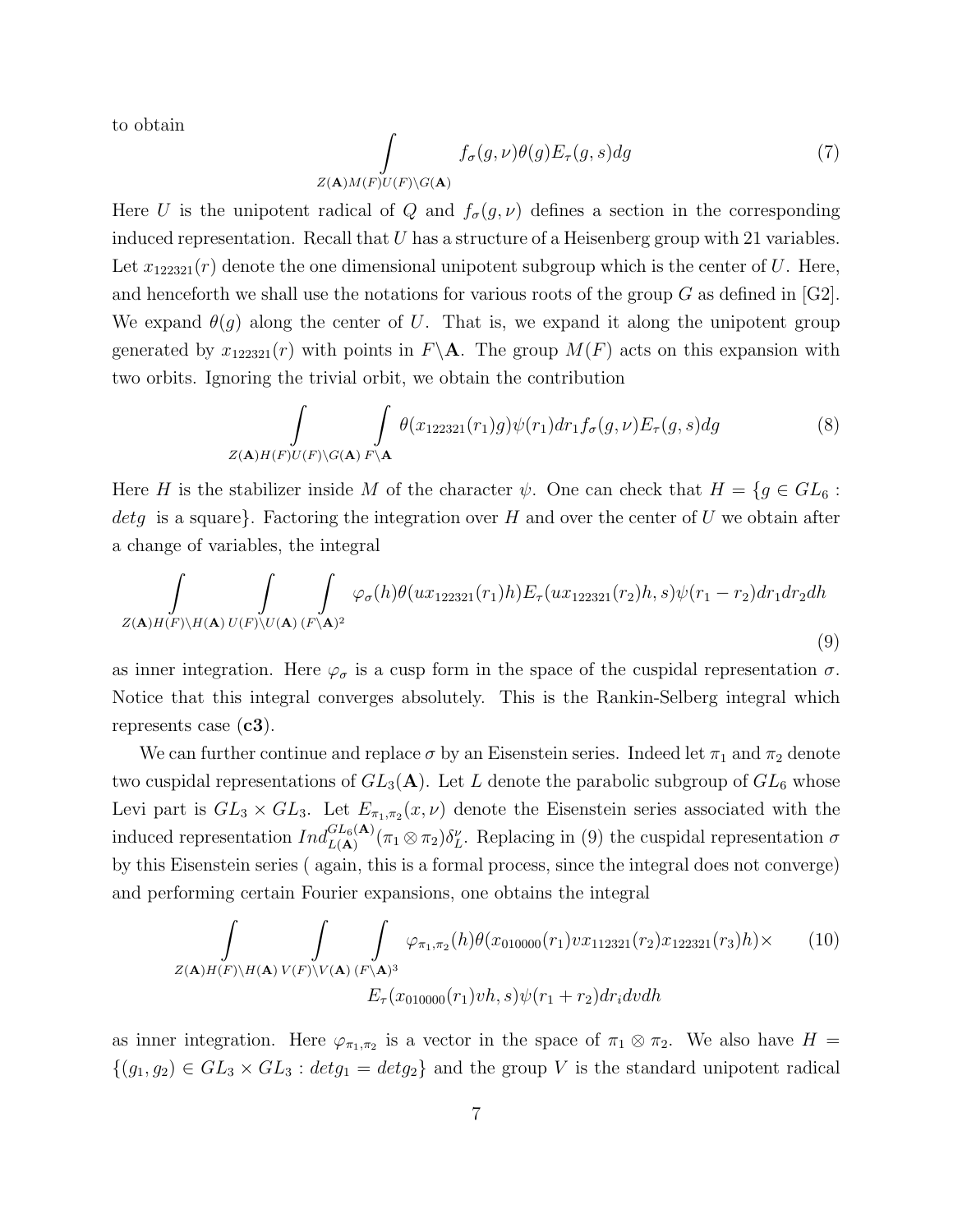of the maximal parabolic subgroup of G whose Levi part is  $GL_3 \times GL_3 \times GL_2$ . This is the integral which represents the case  $(c2)$ .

At this point we unfolded all these three integrals and established that they are indeed Eulerian. This we achieved by showing that once the integrals are unfolded the resulting integrals involve functions in the Whittaker models of the cuspidal representations and are hence Eulerian by the usual uniqueness of the model. As always, with these type of integrals, the unfolding process is long and tedious but quite straightforward. The next step is to compute the unramified local integrals. We describe this process briefly. First, the unramified local integral is expressed as a power series in  $q^{-s}$ , with the coefficients being characters of finite dimensional representations of the L-group, evaluated at the Satake parameter of the cuspidal representation that appeared in the original integral. A local L-function is a similar object: if  $t_{\pi}$  is our Satake parameter and  $\rho$  is our representation of the L-group, then the coefficient of  $q^{-ns}$  is  $Tr(Sym^n\rho(t_\pi))$ . We are thus reduced to proving an identity in the ring  $R^{[L]}[X]]$  of formal power series over the representation ring of the L-group, which amounts to a description of the decomposition of the symmetric algebra of the original representation. It is not yet clear to us how complicated will be the decomposition of the symmetric algebras in the various cases. It will also be interesting to study the possible poles of these  $L$  functions. This will be accomplished by understanding the poles of the Eisenstein series we use in all these cases.

We are also interested in finding the Rankin-Selberg integral which represents case  $(c1)$ . Past experience indicates that some of the representations involved should be defined on a covering group. So far we don't know how to do it.

We summarize

Theorem: Integrals (6), (9) and (10) are Eulerian. Each of these integrals unfolds to an Eulerian integral involving the Whittaker model of each cuspidal representations appearing in the original integral. Integral (6) represents the partial L function  $L^S(\pi \times \tau, St \times St, s)$ where  $St \times St$  corresponds to the standard representation of  $^L G \times GL_2(\mathbb{C})$ . Integral (9) represents  $L^S(\sigma \times \tau, \wedge^2 \times St, s)$  where  $\wedge^2$  is the exterior square representation of  $GL_6(\mathbb{C}),$ and integral (10) represents  $L^S(\pi_1 \times \pi_2 \times \tau, St \times St \times St, s)$ .

# References

 $[Ge-J]$  S. Gelbart, H. Jacquet, A relation between automorphic representations of  $GL(2)$ and GL(3). Ann. Sci. Ecole Norm. Sup. (4) 11 (1978), no. 4, 471–542